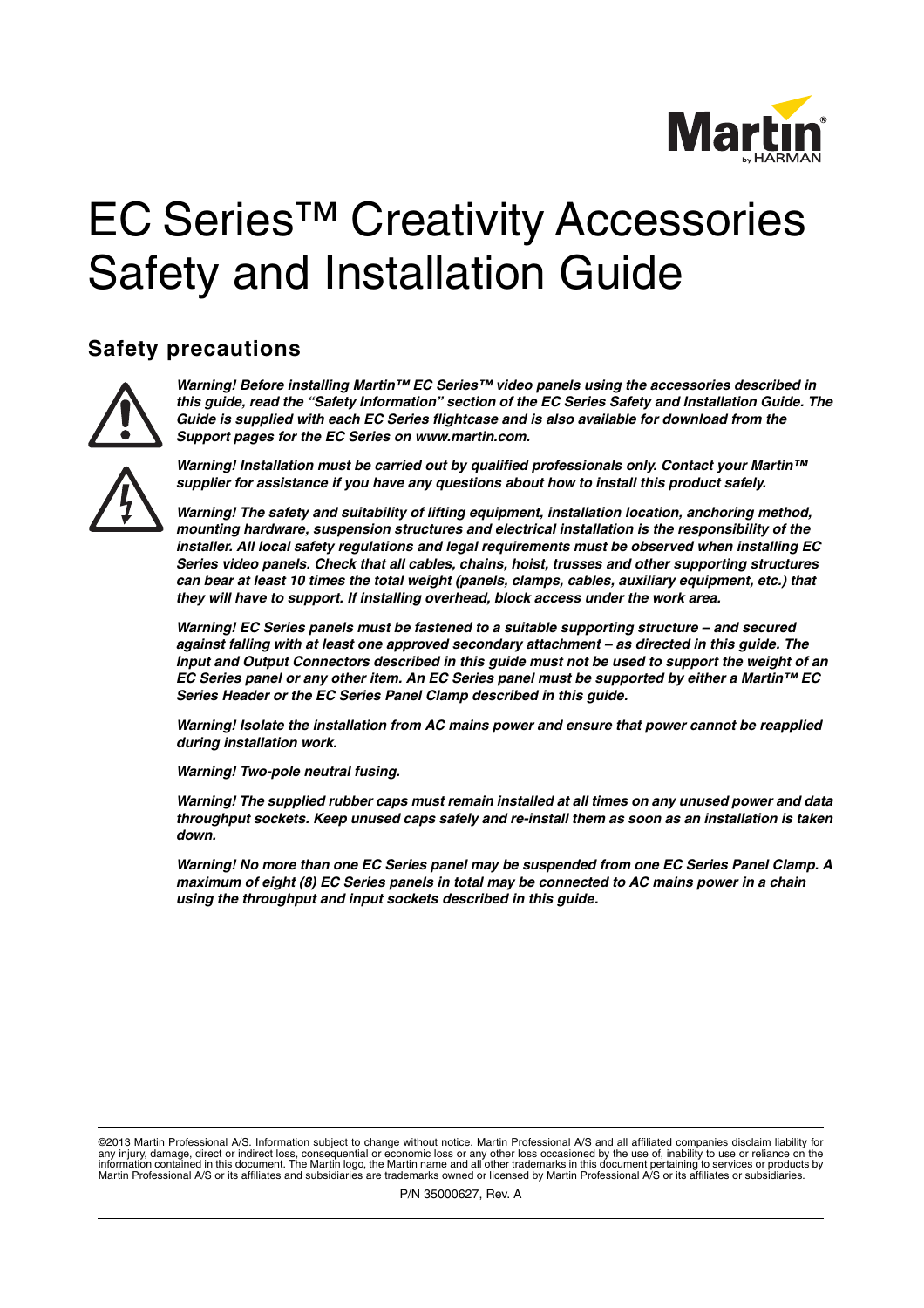# **Dimensions**

# **Panel Clamp**



# **Input Connector**





# **Output Connector**



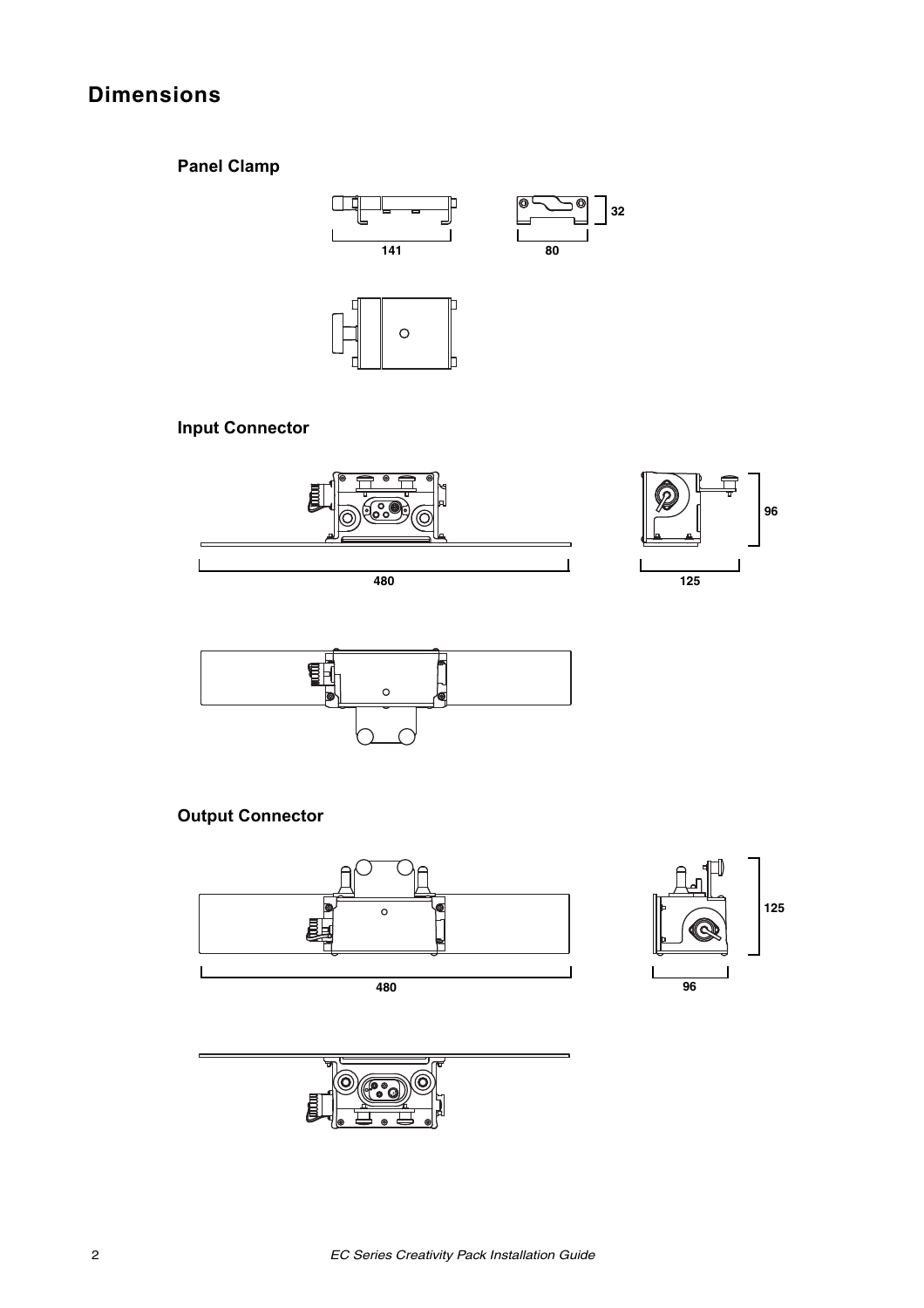# **Overview**



- **A Power input socket** Accepts AC mains power for input to panel. Accepts an Amphenol IP67- rated power input (female) connector.
- **B P3 video input socket** Accepts P3 video signal for input to panel. RJ-45 type. Accepts IP67-rated Amphenol RJF RB 6 Ethernet cable connector.
- **C Connector locks** Lock Input and Output Connectors to panel.
- **D Clamp fastener handle**
- **E Rigging clamp attachment point** For fastening a half-coupler rigging clamp (M12 thread).
- **F Power throughput socket** AC mains power output for relay to other EC Series panels. Accepts an Amphenol IP67 rated power output (male) connector**.**
- **G P3 video throughput socket** P3 video signal for relay to other EC Series panels. panel. RJ-45 type. Accepts IP67-rated Amphenol RJF RB 6 Ethernet cable connector**.**

**Figure 1: EC Series 'Creativity Pack' overview**

### <span id="page-2-0"></span>**Introduction**

The EC Series 'Creativity Pack' consists of the following accessories that must be ordered individually:

- EC Series Panel Clamp, P/N 90354340
- EC Series Input Connector, P/N 90354350
- EC Series Output Connector, P/N 90354330

The accessories allow a single EC Series panel to be installed in any orientation, offering creative possibilities for video display. EC Series Panel Clamps allow panels to be fastened to rigging clamps and mounted on trusses or other suitable structures. EC Series Input and Output Connectors allow AC mains power and P3 video data to be input to panels and relayed to other panels.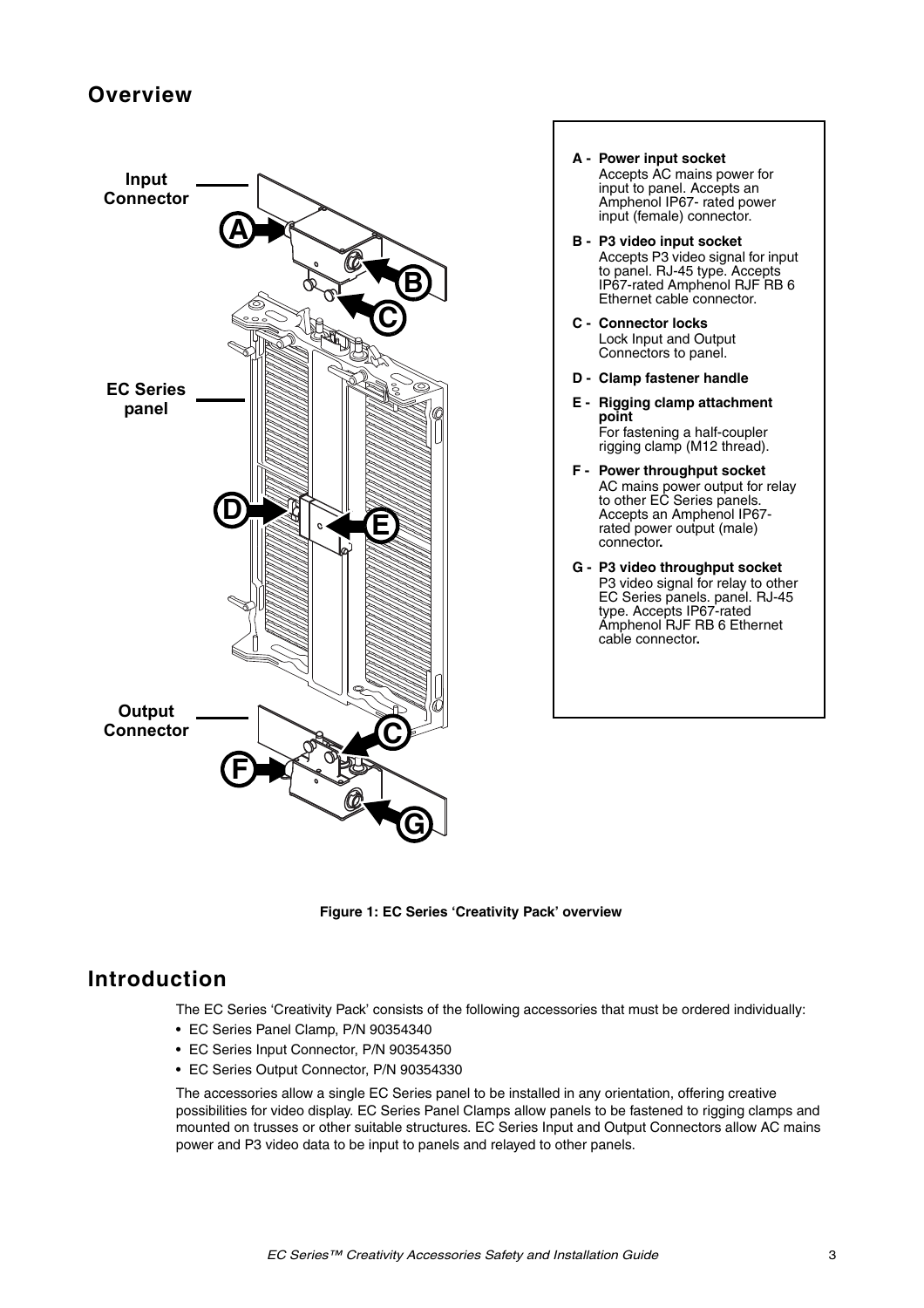# **Physical installation**



*Warning! Follow the directions given in ["Safety precautions"](#page-0-0) on page [1](#page-0-0) of this Guide and in the EC Series Safety and Installation Manual when installing EC Series panels using the 'Creativity Pack' accessories.*

One single EC Series panel can be installed in any orientation using an EC Series Panel Clamp fastened to the center of the spine and fastened to a truss with a rigging clamp.

#### **Preparing panels**

If installing on a truss, obtain one truss rigging clamp per panel clamp. The rigging clamp must be approved for the weight it will support and have an M12 threaded for fastening to the panel clamp. The rigging clamp must be half-coupler type that completely encircles a chord of the truss. See [Figure 2](#page-3-0). The Martin™ Half-Coupler Rigging Clamp, P/N 91602005, is recommended.

Obtain at least one safety cable per panel. Safety cables must be approved by an official body such as TÜV as a safety attachment for the weight of all the equipment they secure.



**Figure 2: Martin™ Half-Coupler Rigging Clamp**

To prepare an EC-Series panel for mounting on a truss or support, you first need to install an EC Series Panel Clamp, a rigging clamp and an EC Series Input

Connector. If you will need to relay power and data to another panel, you must also install an EC Series Output Connector.

1. See [Figure 3.](#page-3-1) Open the jaws of the panel clamp by loosening the fastener handle. Note the label with the arrow and the word **UP** on the clamp. Place the jaws around the panel spine midway between the top and the bottom of the panel, with the **UP** arrow pointing towards the top of the panel. The top of the panel is the end with two guide posts (arrowed). Fully tighten the fastener

<span id="page-3-0"></span>

<span id="page-3-1"></span>**Figure 3: UP orientation for clamp**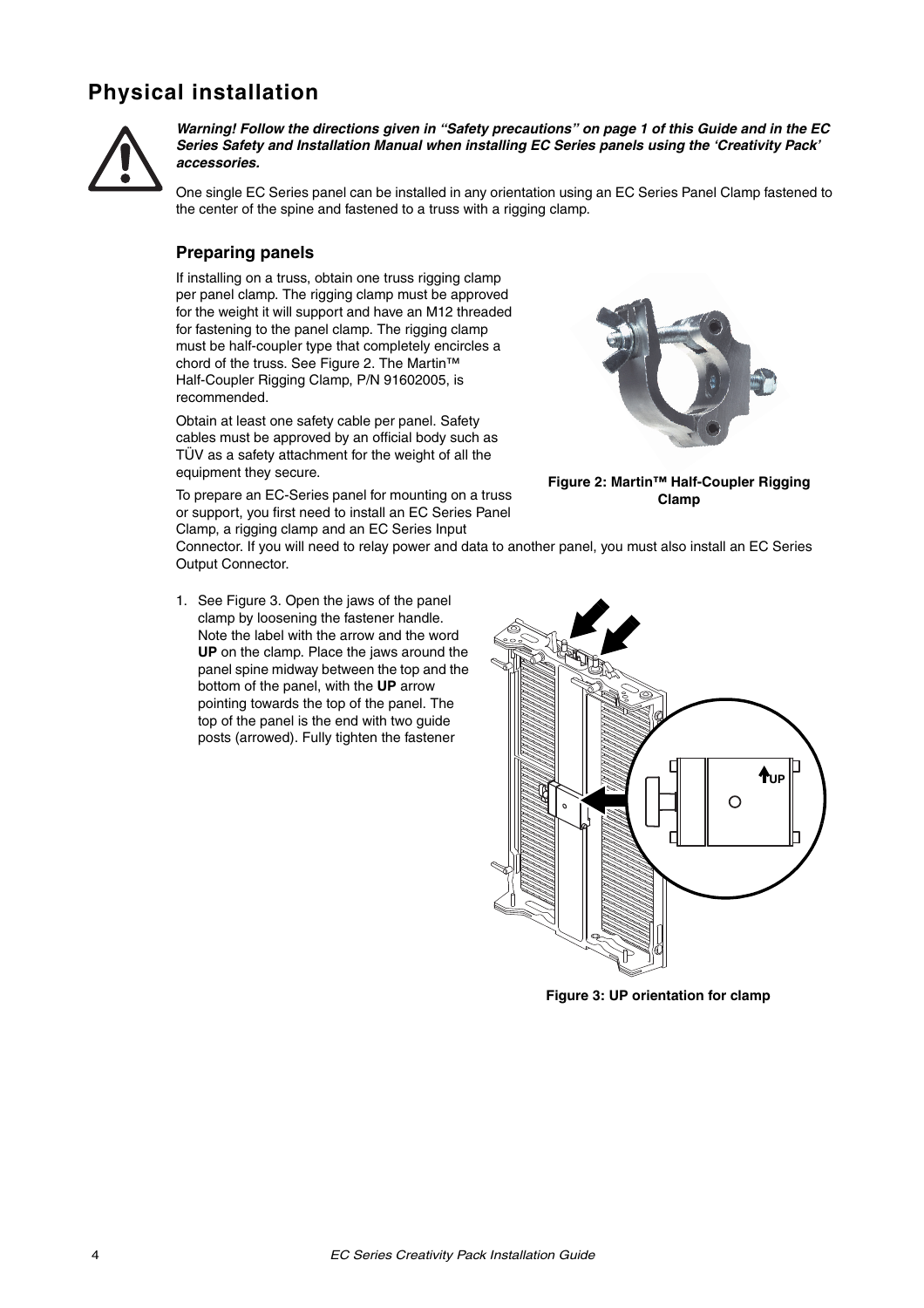handle. Check that there is no gap between the clamp and the spine and that the clamp is fastened securely to the panel.

- 2. See [Figure 4.](#page-4-0) Remove the rubber input connections cap from the top of the panel and store it for re-use.
- 3. Place the panel face down on a soft, flat surface such as a table covered by a mat.



- 4. See [Figure 5.](#page-4-1) Turn both the locks on an EC-Series Input Connector fully counter-clockwise to the released position.
- 5. Press the Input Connector onto the top of the panel so that the two guide posts in the top of the panel engage in the corresponding holes in the Input Connector. Turn both Input Connector locks fully clockwise until tight. Check that both locks are correctly engaged and that the Connector is securely locked to the panel.

6. If AC mains power and the P3 video link will be continued to another panel, remove the rubber throughput connections cap from the bottom of

Series Output Connector fully counter-clockwise to the released position. Press the Output Connector onto the bottom of the panel so that the two guide posts in the top of the Output Connector engage in the holes in the panel. Turn both Output Connector locks fully clockwise until tight. Check that both locks are correctly engaged and that the Connector is securely

the panel and store it for re-use. 7. See [Figure 6.](#page-4-2) Turn both the locks on an EC

#### **Input Connector**

<span id="page-4-0"></span>

<span id="page-4-1"></span>**Figure 5: Input Connector locks**

#### **Output Connector**

<span id="page-4-2"></span>

**Figure 6: Output Connector locks**

#### **Installing the panel on a truss**

locked to the panel.

- 1. See **E** in [Figure 1.](#page-2-0) Bolt an approved half-coupler rigging clamp securely to the panel clamp using a grade 8.8 minimum M12 bolt. Martin™ clamps are supplied with a suitable bolt.
- 2. Use the rigging clamp to fasten the panel to the truss.
- 3. Loop an approved safety cable around the truss or other secure anchoring point and through the panel so that it is secured against falling if the rigging clamp fails.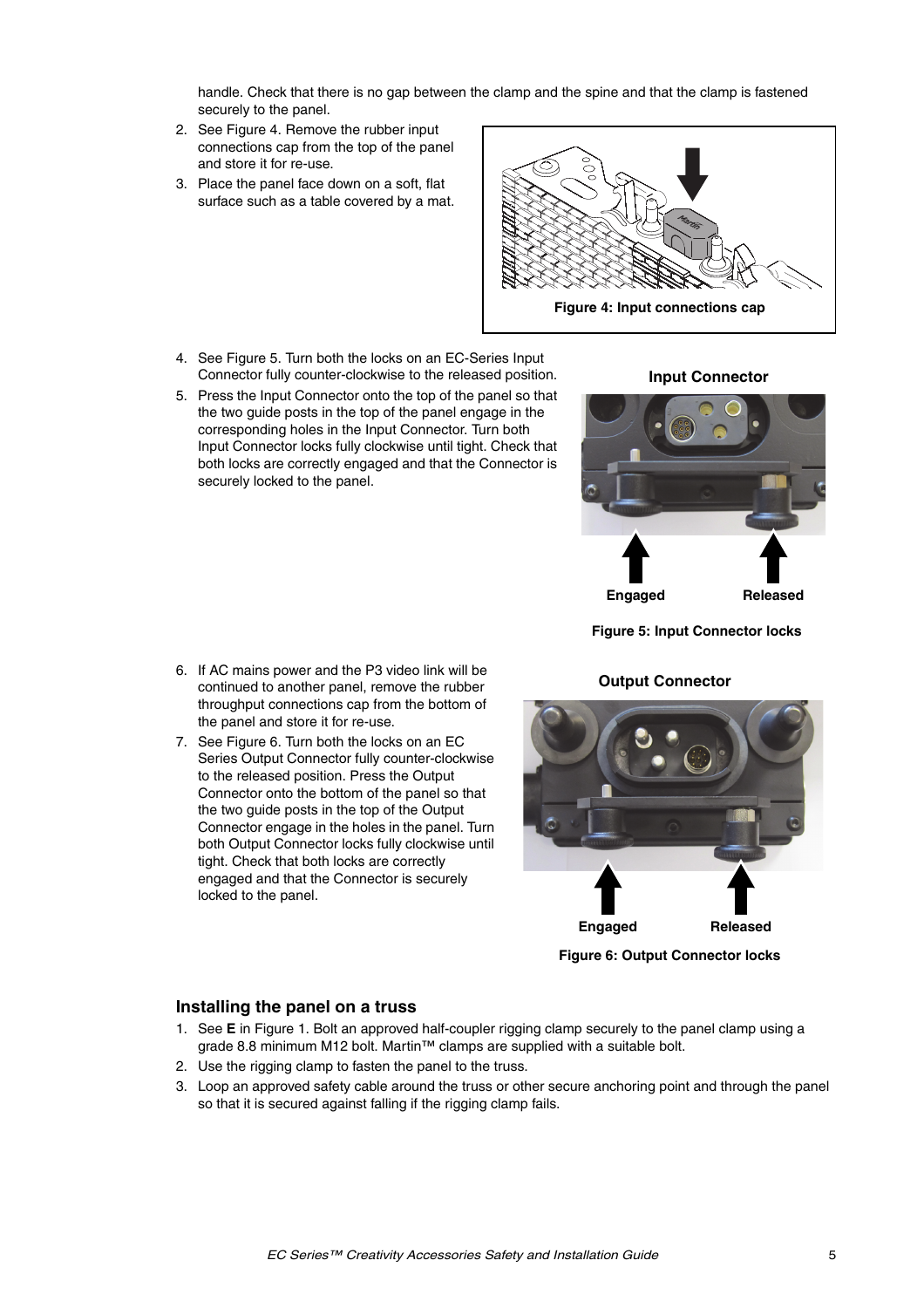# **Making connections**



*Warning! Follow the directions given in ["Safety precautions"](#page-0-0) on page [1](#page-0-0) of this Guide and in the EC Series Safety and Installation Manual when connecting EC Series panels using the 'Creativity Pack' accessories.*

*Warning! Do not connect more than eight (8) EC Series panels in total to AC mains power in one interconnected chain.*

*Warning! Make sure that all unused sockets on panels and on Input and Output Connectors remain sealed with their waterproof caps at all times.*

*Warning! Support the weight of cable runs so that no strain is placed on connections.*

#### **AC mains power connections**

EC Series panels accept AC mains power at 200-240 VAC, 50/60 Hz, from one of the following three-wire systems:

- a single-phase 200-240 V system (live, neutral, ground/earth), or
- two phases of a 3-phase delta or split-phase mid-point neutral system (phase, phase, ground/earth) that give 200-240 V

Power figures are given in the EC Series Safety and Installation Guide. Allow a sensible safety margin when calculating the current headroom required on power distribution circuits for an EC Series installation.

EC Series Input and Output Connectors have Amphenol IP-67 rated sockets for power input and throughput (see [Figure 1](#page-2-0) on page [3\)](#page-2-0).

To connect panels to power:

- 1. Check that the installation is isolated from power.
- 2. See [Figure 1](#page-2-0). Unscrew the waterproof cap on the power input socket **A** and connect a power input cable to it. Suitable cables are available from Martin™ (see ["Power input cables" on page](#page-6-1) 7).
- 3. To relay power to other EC Series panels in a chain, unscrew the waterproof cap on the power throughput socket **F** and connect a power throughput cable to it. Suitable cables are available from Martin™ (see ["Power throughput cables" on page](#page-6-0) 7). Connect the throughput cable to the next power input socket **A** in the chain. Do not connect more than eight (8) EC Series panels total in one chain that draws AC mains power via the first panel. Support the weight of cables so that no strain is placed on connections.

#### **P3 video connections**

EC Series Input and Output Connectors have an Ethernet socket mounted in an Amphenol IP67-rated reverse bayonet-mount housing for P3 video data input and throughput (see [Figure 1](#page-2-0) on page [3\)](#page-2-0).

RJ-45 plugs installed in Amphenol RJF RB 6 housings – or in an indoor environment non-IP-rated standard RJ-45 Ethernet connectors – may be used as connectors on the P3 link. Suitable IP67-rated and non IP-rated patch cables in various lengths with suitable connector housings are available from Martin™ (see ["P3 video data cables" on page](#page-6-2) 7). Separate connectors are also available for customers who need to produce custom-length cables (see ["P3 video data connectors" on page](#page-6-3) 7).

To connect panels to P3 video data:

- 1. Check that the installation is isolated from power.
- 2. Connect an Ethernet patch cable from the P3 system controller's P3 signal output socket to an input socket on a 1GB unmanaged Ethernet Switch.
- 3. See [Figure 1.](#page-2-0) Connect an Ethernet cable from an output on the Ethernet Switch to the P3 video input socket **B**. In outdoor or humid environments, an IP67-rated Amphenol RJF RB 6 housing must be installed on the RJ-45 plug.
- 4. To relay P3 video data to other EC Series panels in a chain, connect an Ethernet cable to the P3 video throughput socket **G** and connect this cable to the P3 video input socket **B** on the next panel in the chain.
- 5. Check that all unused sockets are sealed with their caps.
- 6. The system is now ready for power to be applied.
- 7. Set up the panels to display video as described in the P3 system controller's user manual.

# **Dismantling an installation**

When tearing down an installation, reinstall caps on all sockets.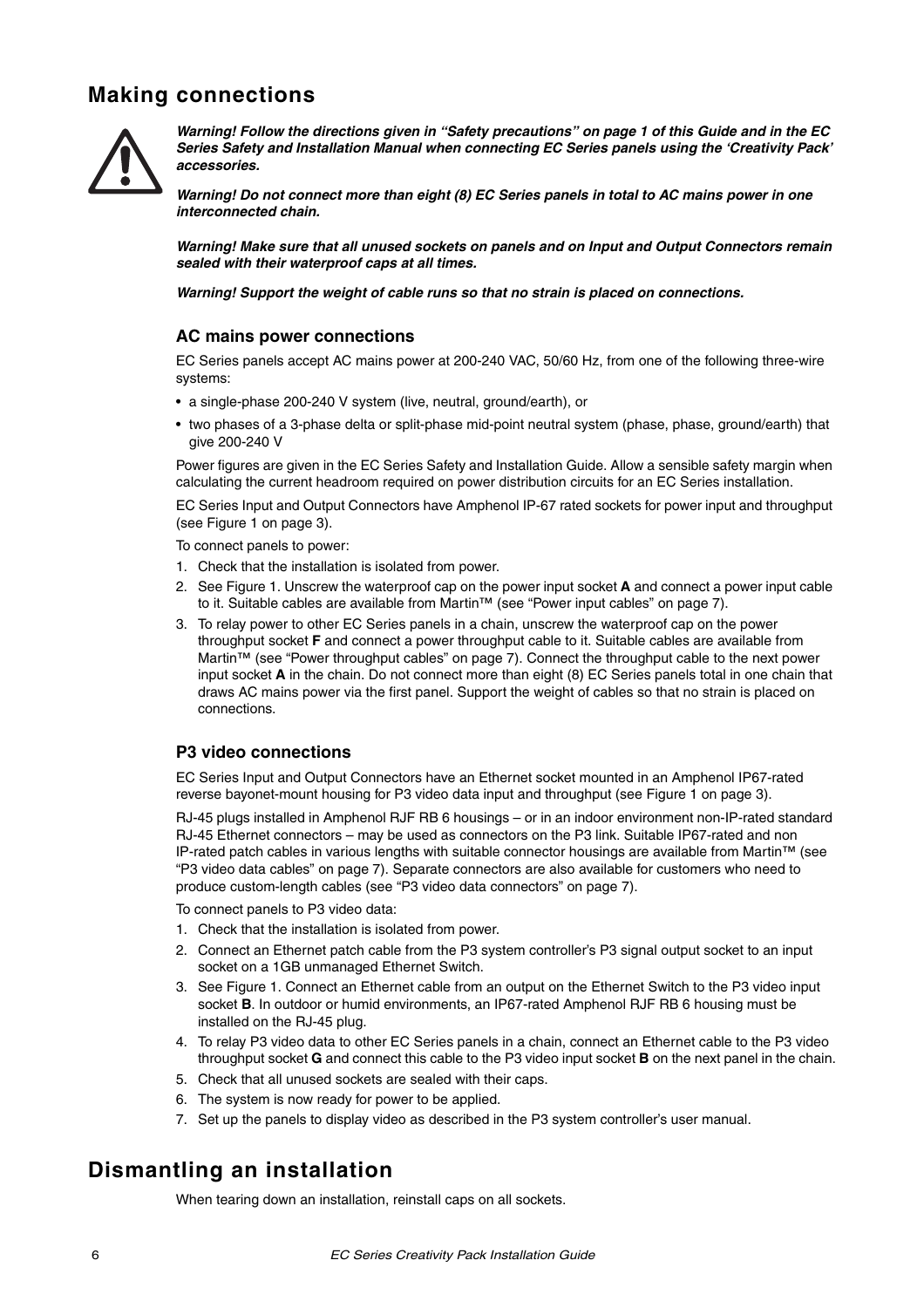# <span id="page-6-1"></span>**Specifications**

#### **Related Items**

<span id="page-6-3"></span><span id="page-6-2"></span><span id="page-6-0"></span>

| <b>Power throughput cables</b>                                                                       |
|------------------------------------------------------------------------------------------------------|
|                                                                                                      |
|                                                                                                      |
|                                                                                                      |
|                                                                                                      |
|                                                                                                      |
|                                                                                                      |
| P <sub>3</sub> video data cables                                                                     |
| Ethernet patch cable, STP, with IP67-rated RJ-45 connectors, 1.5 m (4.9 ft.). P/N 11840147           |
| Ethernet patch cable, STP, with IP67-rated RJ-45 connectors, 2.5 m (8.2 ft.). P/N 11840148           |
| Ethernet patch cable, STP, with IP67-rated RJ-45 connectors, 5.0 m (16.4 ft.). P/N 11840152          |
| Ethernet input cable, STP, Neutrik RJ-45 to Amphenol IP67-rated RJ-45, 30 m (98.4 ft.). P/N 11840145 |
| P <sub>3</sub> video data connectors                                                                 |
|                                                                                                      |
|                                                                                                      |
|                                                                                                      |
| <b>Ordering Information</b>                                                                          |
|                                                                                                      |
|                                                                                                      |
|                                                                                                      |